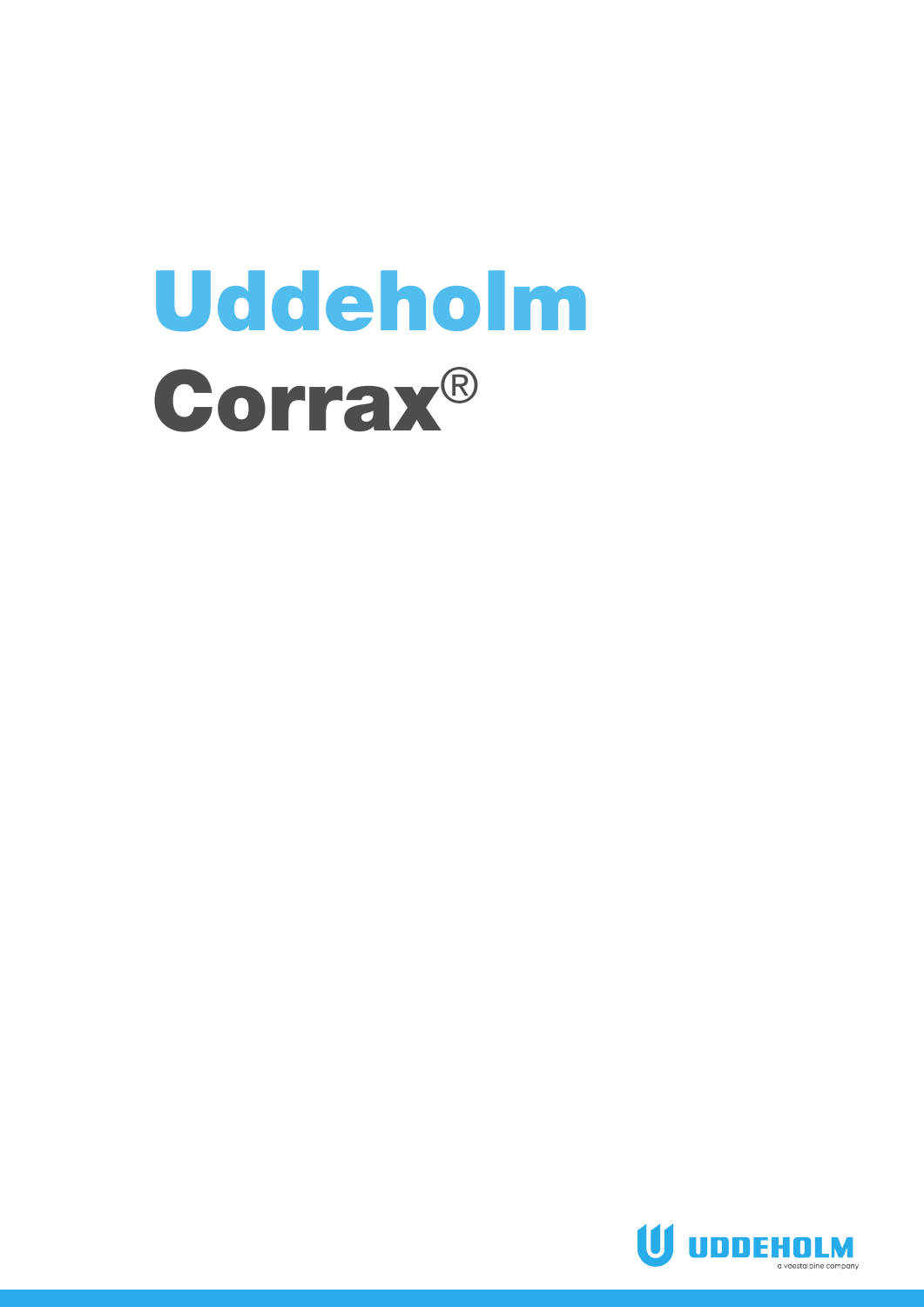## **Uddeholm Corrax®**

Uddeholm Corrax stainless moulds steel has a unique set of properties that makes it the ultimate choice in a large number of demanding applications. Its superior resistance to corrosion combined with a hardness of up to 50 HRC makes it perfectly suited for moulds making:

- medical parts
- parts made of corrosive plastics, i.e. PVC
- parts made of rubber as well as for moulds running in clean room environment

The mould user can count on two major advantages: The outstanding stainless properties of Uddeholm Corrax cut maintenance costs dramatically. Constant cycle time can be kept during very long runs of production. The mould maker benefits greatly by the very simple heat treatment needed to get hardnesses from 32 to 50 HRC.

Uddeholm Corrax is a part of the Uddeholm Stainless Concept.

© UDDEHOLMS AB No part of this publication may be reproduced or transmitted for commercial purposes without permission of the copyright holder.

This information is based on our present state of knowledge and is intended to provide general notes on our products and their uses. It should not therefore be construed as a warranty of specific properties of the products described or a warranty for fitness for a particular purpose.

Classified according to EU Directive 1999/45/EC For further information see our "Material Safety Data Sheets".

Edition 9, revised 03.2018, not printed

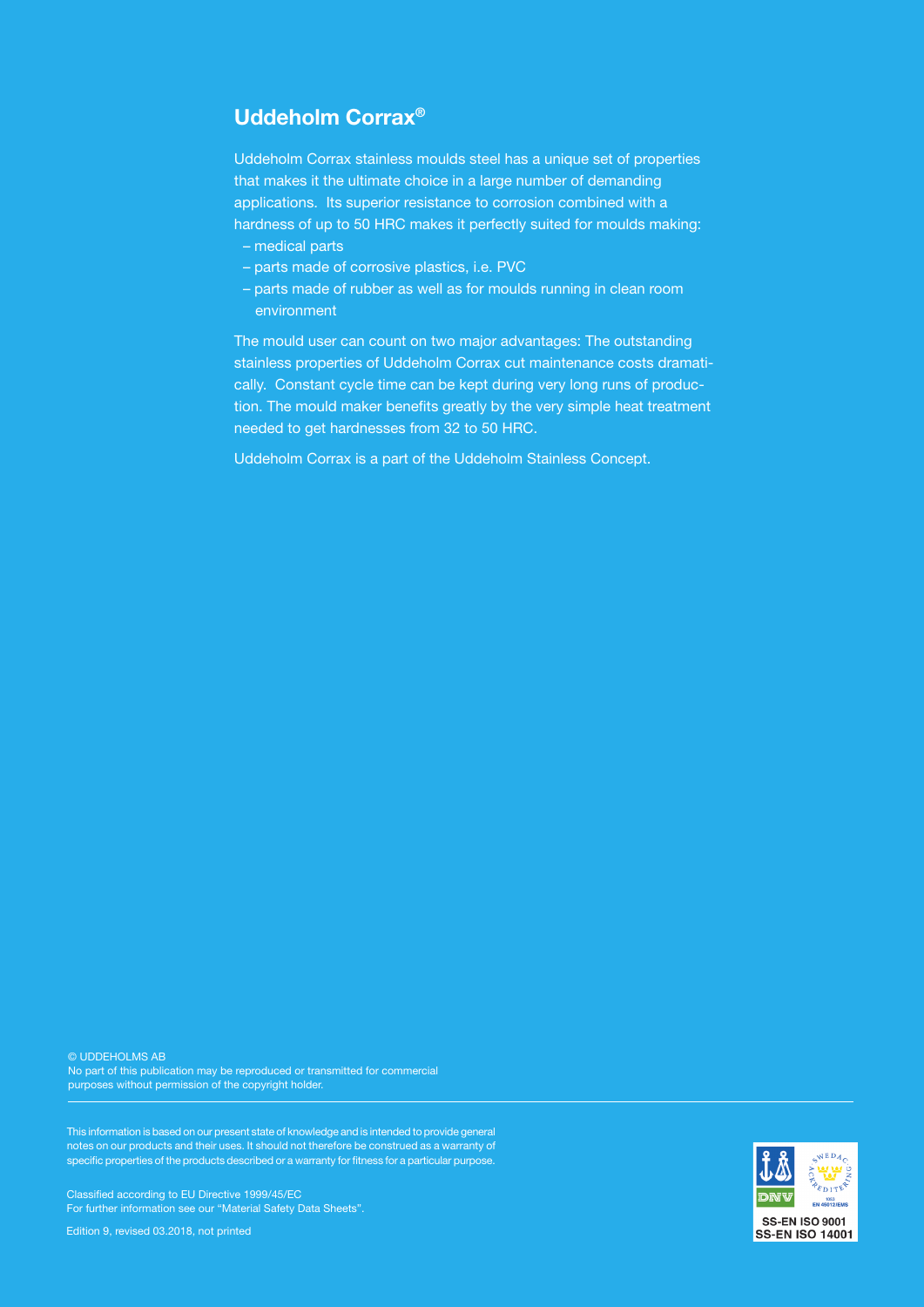# GENERAL

Compared with conventional corrosion resistant tool steel, Uddeholm Corrax has the following advantages:

- Flexible hardness, 34–50 HRC, achieved by an ageing treatment in the temperature range 425–600°C (790–1110°F)
- Extremely good dimensional stability during the ageing
- High uniformity of properties also for large dimensions
- Very good weldability, no preheating necessary
- No hard "white" layer after EDM
- Corrosion resistance superior to that of AISI 420 and W.-Nr. 1.2083

| <b>Typical</b><br>analysis % | C<br>0.03                     | Si<br>0.3  | Mn<br>0.3 | Cr<br>12.0 | Ni<br>9.2 | Mo<br>1.4 | Al<br>1.6 |
|------------------------------|-------------------------------|------------|-----------|------------|-----------|-----------|-----------|
| <b>Delivery</b><br>condition | Solution treated to $~14$ HRC |            |           |            |           |           |           |
| Colour<br>code               |                               | Black/grey |           |            |           |           |           |

# APPLICATIONS

- Injection moulds for
	- corrosive plastics
	- rubber
	- medical and food industry
- Extrusion dies
- Plastic processing
- screws
- Engineering parts

## PROPERTIES

## **PHYSICAL DATA**

Aged to approx. 46 HRC.

| Temperature                                                               | $20^{\circ}$ C<br>(68°F)      | $200^{\circ}$ C<br>(390°F)  | $400^{\circ}$ C<br>(750°F)                                            |
|---------------------------------------------------------------------------|-------------------------------|-----------------------------|-----------------------------------------------------------------------|
| Density<br>kq/m <sup>3</sup><br>lbs/in <sup>3</sup>                       | 7700<br>0.28                  |                             |                                                                       |
| Modulus of elasticity<br>N/mm <sup>2</sup><br>psi                         | 200 000<br>$29 \times 10^{6}$ | 190 000<br>$28 \times 10^6$ | 170 000<br>$25 \times 10^{6}$                                         |
| Coefficient of<br>thermal expansion<br>per°C from 20°C<br>per°F from 68°F |                               | $6.5 \times 10^{-6}$        | $11.7 \times 10^{-6}$ 12.3 x 10 <sup>-6</sup><br>$6.8 \times 10^{-6}$ |
| Thermal conductivity<br>W/m °C<br>Btu in/ft <sup>2</sup> h $\degree$ F    |                               | 18<br>125                   | 21<br>146                                                             |

## **MECHANICAL DATA**

Tensile strength at room temperature.

|                                                              | Solution<br>treated<br>$~1$ -34 HRC | Aged to<br>$~140$ HRC | Aged to<br>$~146$ HRC | Aged to<br>$~50$ HRC |
|--------------------------------------------------------------|-------------------------------------|-----------------------|-----------------------|----------------------|
| Yield<br>strength<br>$R_{p0,2}$<br>N/mm <sup>2</sup><br>psi  | 700<br>100 000                      | 1 000<br>150 000      | 1 400<br>200 000      | 1 600<br>230 000     |
| <b>Tensile</b><br>strength<br>R.<br>N/mm <sup>2</sup><br>psi | 1 100<br>160 000                    | 1 200<br>170 000      | 1 500<br>220 000      | 1700<br>250 000      |
| Elongation<br>$A_{5\%}$                                      | 15                                  | 15                    | 11                    | 10                   |

#### Compressive strength at room temperature.

|          | Solution<br>treated<br>$~54$ HRC | Aged to<br>$~140$ HRC | Aged to<br>$~146$ HRC | Aged to<br>$~50$ HRC |
|----------|----------------------------------|-----------------------|-----------------------|----------------------|
| $N/mm^2$ | 900                              | 1 300                 | 1 600                 | 1800                 |
| psi      | 130 000                          | 190 000               | 230 000               | 260 000              |



*Production of PVC tubes or fittings places very high demands on the corrosion resistance of the mould. Uddeholm Corrax is a suitable mould steel for this application.*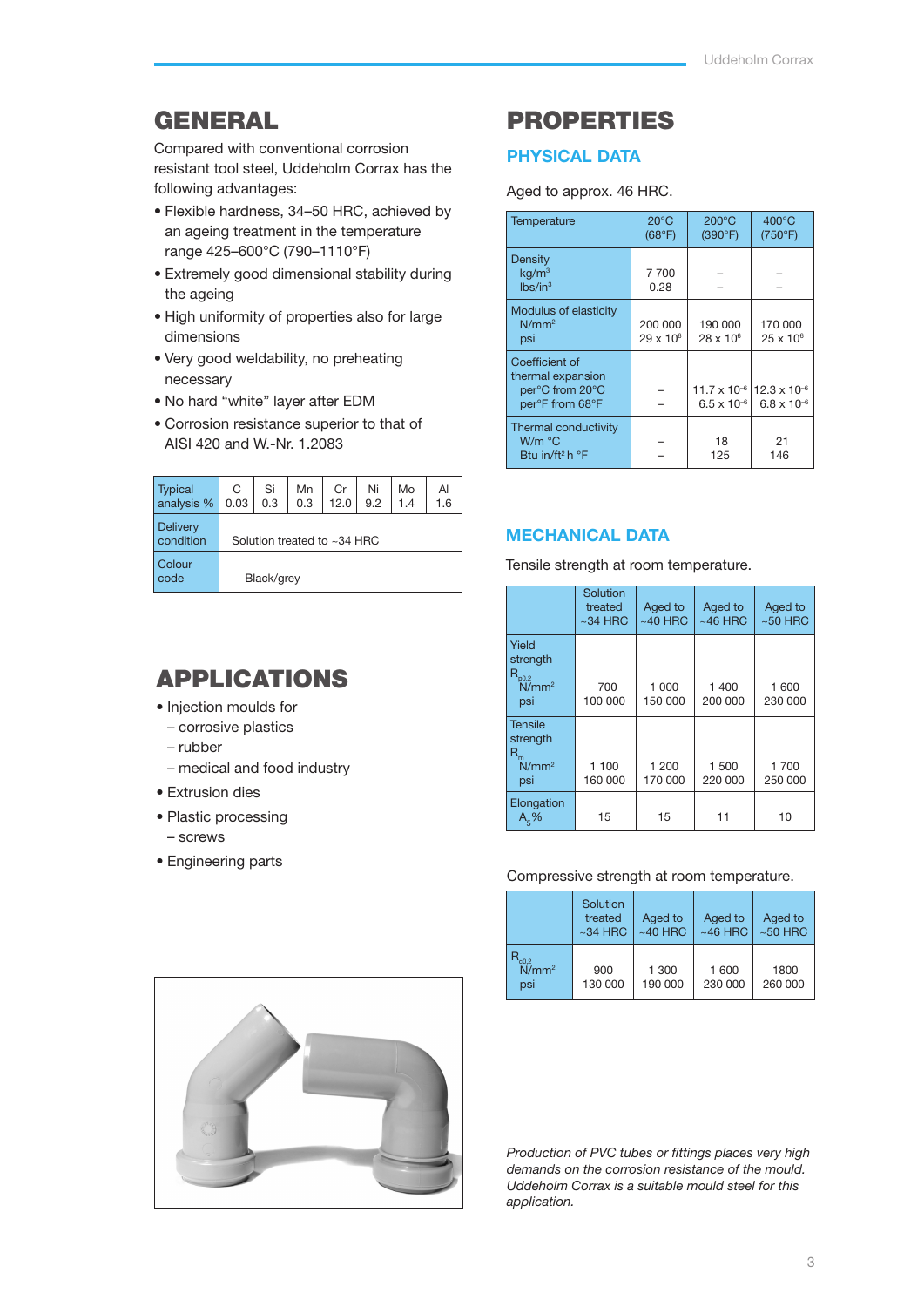## **CORROSION RESISTANCE**

Uddeholm Corrax has a very good corrosion resistance, better than the corrosion resistant standard grades used for plastic moulding. The corrosion resistance is the same in all heat treated conditions (except after nitriding).



Uddeholm Corrax will withstand attacks from most corrosive plastics and diluted acids.

A mould made of Uddeholm Corrax will also have good resistance to humid working and storage conditions. Uddeholm Corrax also shows better resistance to stress corrosion cracking than standard hardenable corrosion resistant steel grades.

## HEAT TREATMENT

Uddeholm Corrax is delivered in solution treated condition and can be used in the asdelivered condition. When, however, the steel is to be heat treated to a higher hardness, the following instructions may be helpful.

## **STRESS RELIEVING**

Stress relieving can not be performed as for other steel grades since an increase in temperature results in a higher hardness because of ageing effect.

## **AGEING**

Uddeholm Corrax can be used in as-delivered condition.

Higher hardness is obtained by ageing. Suitable ageing parameters can be obtained from the figure below. Ageing time means the time at the ageing temperature after the tool is fully heated through.



When the ageing time is reached, cool the tool in air to room temperature. Ageing at high temperature gives a better toughness compared with ageing to the same hardness at a lower temperature.

## **AGEING RECOMMENDATION**

| Ageing temperature/time | <b>Hardness</b> |
|-------------------------|-----------------|
| 525°C/4 h (977°F/4 h)*  | 49-52 HRC       |
| 575°C/4 h (1067°F/4 h)  | 44-47 HRC       |
| 600°C/4 h (1112°F/4 h)  | 40-43 HRC       |

\* Ageing 49–52 HRC is only recommended when toughness is not important

If Uddeholm Corrax is used at temperatures higher than 200°C (390°F) the solution treated condition (delivery condition) is not recommended because ageing can occur during use.

#### **SOLUTION TREATMENT**

It is possible to solution treat Uddeholm Corrax, if aged, in order to get back to the delivery condition.

Solution treatment should be done at 850°C (1560°F), holding time 30 minutes. Cool in air.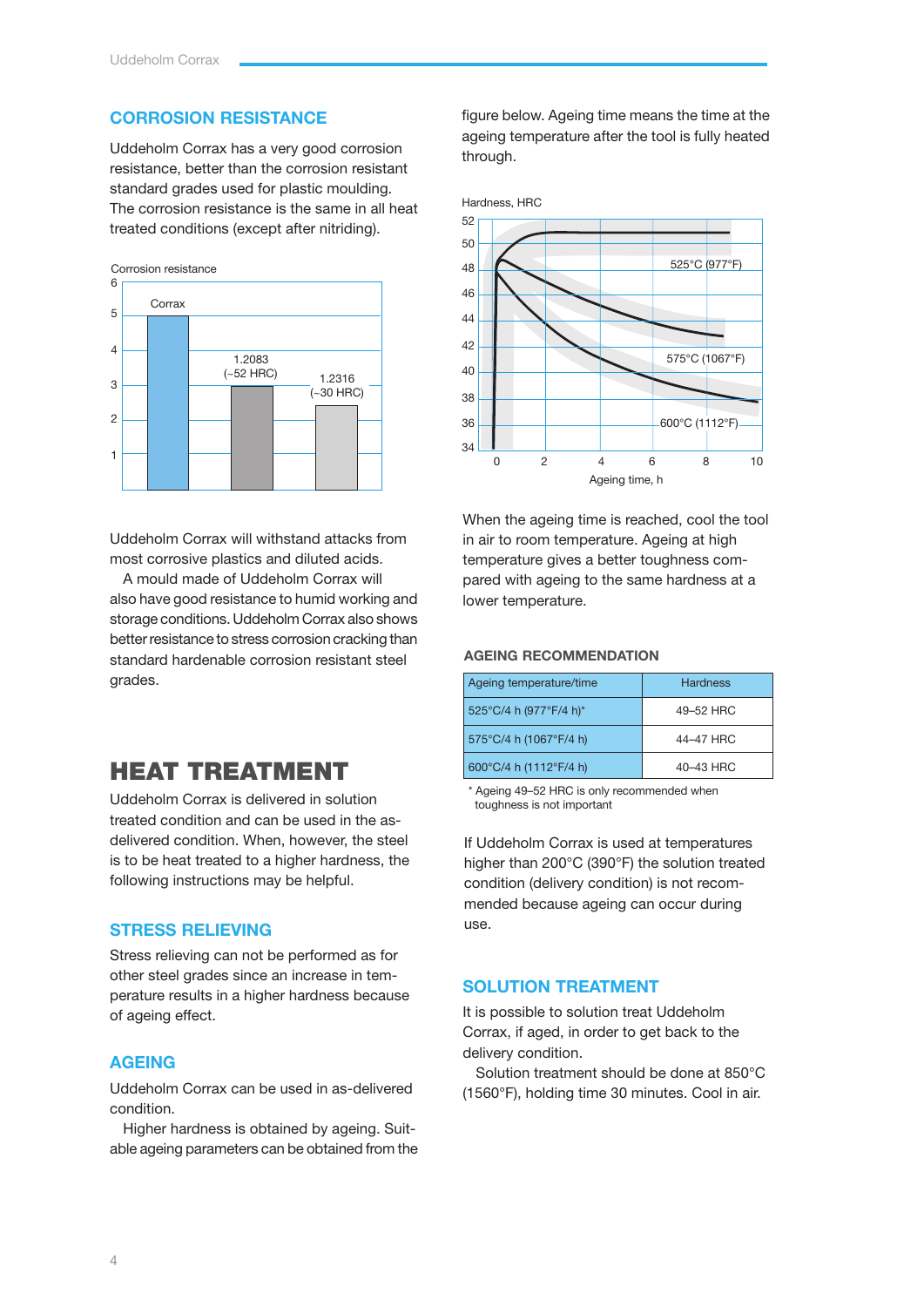## **DIMENSIONAL CHANGE**

Ageing results in a small and uniform decrease in volume. The following shrinkage can be expected during ageing.

|                                      | Dimensional change %           |                               |                                        |  |
|--------------------------------------|--------------------------------|-------------------------------|----------------------------------------|--|
| Ageing                               | Longi-<br>tudinal<br>direction | Trans-<br>versal<br>direction | Short<br>trans-<br>versal<br>direction |  |
| 525°C/4 h (977°F/4 h)<br>$~50$ HRC   | $-0.07$                        | $-0.07$                       | $-0.07$                                |  |
| 575°C/4 h (1067°F/4 h)<br>$~146$ HRC | $-0.09$                        | $-0.09$                       | $-0.09$                                |  |
| 600°C/4h (1112°F/4h)<br>$~140$ HRC   | $-0.14$                        | $-0.14$                       | $-0.14$                                |  |

# CUTTING DATA RECOMMENDATIONS

The cutting data below are to be considered as guiding values which must be adapted to existing local conditions. More information can be found in the Uddeholm publication "Cutting data recommendations".

*The recommendations, in the following tables, are valid for Uddeholm Corrax in solution treated condition approx. 34 HRC.*

## **TURNING**

| Cutting data                               | <b>Turning with</b><br>carbide                     | <b>Turning</b><br>with high<br>speed steel |                                 |
|--------------------------------------------|----------------------------------------------------|--------------------------------------------|---------------------------------|
| parameters                                 | Rough turning                                      | Fine turning                               | Fine turning                    |
| Cutting<br>speed $(vn)$<br>m/min<br>f.p.m. | 110-160<br>360-525                                 | 160-210<br>525-690                         | $13 - 18$<br>$43 - 59$          |
| Feed (f)<br>mm/rev<br>i.p.r.               | $0.2 - 0.4$<br>0.008-0.016                         | $0.05 - 0.2$<br>$0.002 - 0.008$            | $0.05 - 0.2$<br>$0.002 - 0.008$ |
| Depth<br>of $cut(a)$<br>mm<br>inch         | $2 - 4$<br>$0.08 - 0.16$                           | $0.5 - 2$<br>$0.02 - 0.08$                 | $0.5 - 3$<br>$0.02 - 0.12$      |
| Carbide<br>designation<br><b>ISO</b>       | P <sub>20</sub> -P <sub>40</sub><br>Coated carbide | P10<br>Coated<br>carbide<br>or cermet      |                                 |

#### **MILLING**

## **FACE- AND SQUARE SHOULDER MILLING**

|                                       | Milling with carbide                                  |                                           |  |  |
|---------------------------------------|-------------------------------------------------------|-------------------------------------------|--|--|
| Cutting data<br>parameters            | Rough milling                                         | Fine milling                              |  |  |
| Cutting speed $(v)$<br>m/min<br>f.p.m | 70-90<br>230-295                                      | $90 - 110$<br>295-360                     |  |  |
| Feed $(f)$<br>mm/tooth<br>inch/tooth  | $0.2 - 0.4$<br>0.008-0.016                            | $0.1 - 0.2$<br>$0.004 - 0.008$            |  |  |
| Depth of cut $(a)$<br>mm<br>inch      | $2 - 5$<br>$0.08 - 0.20$                              | $-2$<br>$-0.08$                           |  |  |
| Carbide designation<br><b>ISO</b>     | P <sub>20</sub> -P <sub>40</sub><br>Coated<br>carbide | P10-P20<br>Coated<br>carbide or<br>cermet |  |  |

## **END MILLING**

|                                             | Type of milling                            |                                          |                                                    |  |  |
|---------------------------------------------|--------------------------------------------|------------------------------------------|----------------------------------------------------|--|--|
| Cutting data<br>parameters                  | Solid<br>carbide                           | Carbide<br>indexable<br>insert           | High<br>speed steel                                |  |  |
| Cutting<br>speed $(v_*)$<br>m/min<br>f.p.m. | 60-100<br>200-328                          | 70-110<br>230-360                        | $20 - 25$ <sup>1)</sup><br>$66 - 82$ <sup>1)</sup> |  |  |
| Feed $(f)$<br>mm/tooth<br>inch/tooth        | $0.006 - 0.20^{2}$<br>$0.0002 - 0.008^{2}$ | $0.06 - 0.20^{2}$<br>$0.002 - 0.008^{2}$ | $0.01 - 0.35^{2}$<br>00004. - 0.014 <sup>2)</sup>  |  |  |
| Carbide<br>designation<br><b>ISO</b>        |                                            | P20-P30                                  |                                                    |  |  |

<sup>1)</sup> For coated HSS end mill  $v_c = 35-45$  m/min. (115–148 f.p.m.)

<sup>2)</sup> Depending on radial depth of cut and cutter diameter

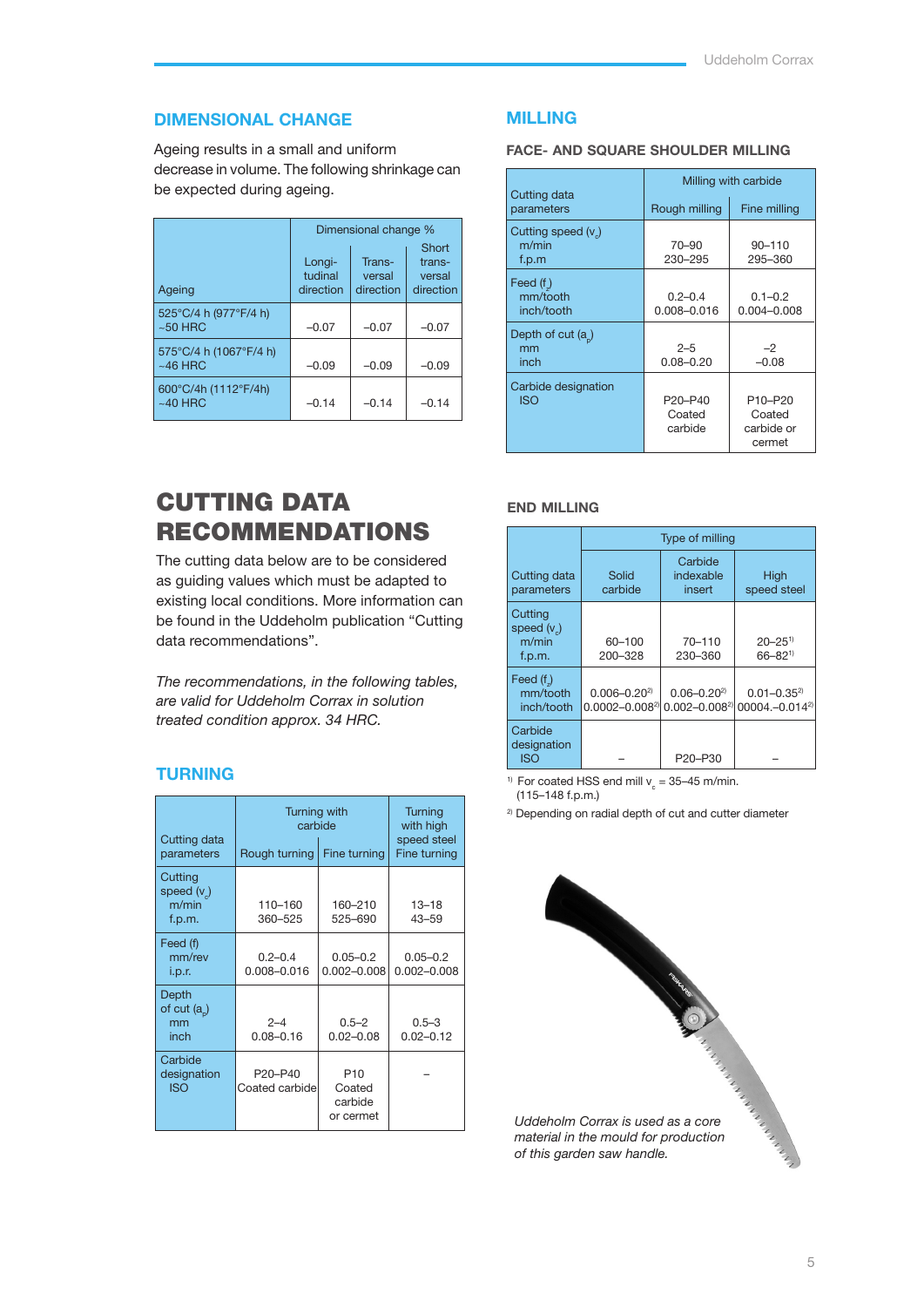## **DRILLING**

## **HIGH SPEED STEEL TWIST DRILL**

| mm        | <b>Drill diameter</b><br><i>inch</i> | Cutting<br>speed $(v_*)$<br>$m/min$   f.p.m. |  | mm/rev | Feed (f)<br>i.p.r.                                  |
|-----------|--------------------------------------|----------------------------------------------|--|--------|-----------------------------------------------------|
| $-5$      |                                      |                                              |  |        | $-3/16$   13-15*   43-49*   0.05-0.10   0.002-0.004 |
|           |                                      |                                              |  |        | 5-10 3/16-3/8 13-15* 43-49* 0.10-0.20 0.004-0.008   |
| $10 - 15$ |                                      |                                              |  |        | 3/8-5/8   13-15*   43-49*   0.20-0.25   0.008-0.010 |
| $15 - 20$ |                                      |                                              |  |        | 5/8-3/4   13-15*   43-49*   0.25-0.30   0.010-0.012 |

\* The same cutting speed when using coated HSS drill  $v_c = 13 - 15$  m/min. (43–49 f.p.m.)

#### **CARBIDE DRILL**

|                                             | Type of drill                            |                                         |                                         |  |  |
|---------------------------------------------|------------------------------------------|-----------------------------------------|-----------------------------------------|--|--|
| Cutting data<br>parameters                  | Indexable<br>insert                      | Solid<br>carbide                        | Carbide<br>tip <sup>1</sup>             |  |  |
| Cutting<br>speed $(v_2)$<br>m/min<br>f.p.m. | 180-200<br>590-656                       | 100-130<br>328-427                      | $50 - 70$<br>164-230                    |  |  |
| Feed (f)<br>mm/rev<br>i.p.r.                | $0.05 - 0.15^{2}$<br>$0.002 - 0.006^{2}$ | $0.10 - 0.25^{2}$<br>$0.004 - 0.01^{2}$ | $0.15 - 0.25^{2}$<br>$0.006 - 0.01^{2}$ |  |  |

1) Drill with replaceable or brazed carbide tip

2) Depending on drill diameter

## **GRINDING**

A general grinding wheel recommendation is given below. More information can be found in the Uddeholm publication "Grinding of Tool Steel".

| Type of grinding             | Delivery condition<br>and aged condition |
|------------------------------|------------------------------------------|
| Face grinding straight wheel | A 46 GV                                  |
| Face grinding segments       | A 36 FV                                  |
| Cylindrical grinding         | A 60 JV                                  |
| Internal grinding            | A 60 IV                                  |
| Profile grinding             | A 120 JV                                 |

When good surface finish is required a SiC-wheel could be an alternative.

# PHOTO-ETCHING

Uddeholm Corrax has a very good corrosion resistance and a special process is thus required for chemical photo-etching. Fine patterns with shallow depths <0.04 mm (0.002") are readily achievable.

## EDM

Uddeholm Corrax can be EDM'd in the same way as ordinary tool steels. The "white layer" will, however, not be as hard and is therefore more easily removed.

## WELDING

PROPERTY

Preheating is not necessary. When welding on Uddeholm Corrax in delivery condition, intermittant welding is recommended.

In order to obtain an even hardness, it is necessary to carry out a heat treatment after welding. The temperature and time are determined by the required hardness and the filler material. Corrax TIG-Weld is recommended to be used as filler material.

For further information, please contact your local Uddeholm office.

COMPARISON CHART

| Uddeholm<br>steel grade | <b>Hardness</b><br><b>HRC</b> | Wear<br>resistance | Corrosion<br>resistance |
|-------------------------|-------------------------------|--------------------|-------------------------|
| Corrax                  | 34                            |                    |                         |
| Corrax                  | 50                            |                    |                         |
| Mirrax ESR              | 50                            |                    |                         |
| Stavax ESR              | 52                            |                    |                         |
| Elmax                   | 58                            |                    |                         |
| Ramax HH                | 37                            |                    |                         |
| Impax<br>Supreme        | 32                            |                    |                         |

# FURTHER INFORMATION

Please, contact your local Uddeholm office for further information on the selection, heat treatment, application and availability of Uddeholm tool steels.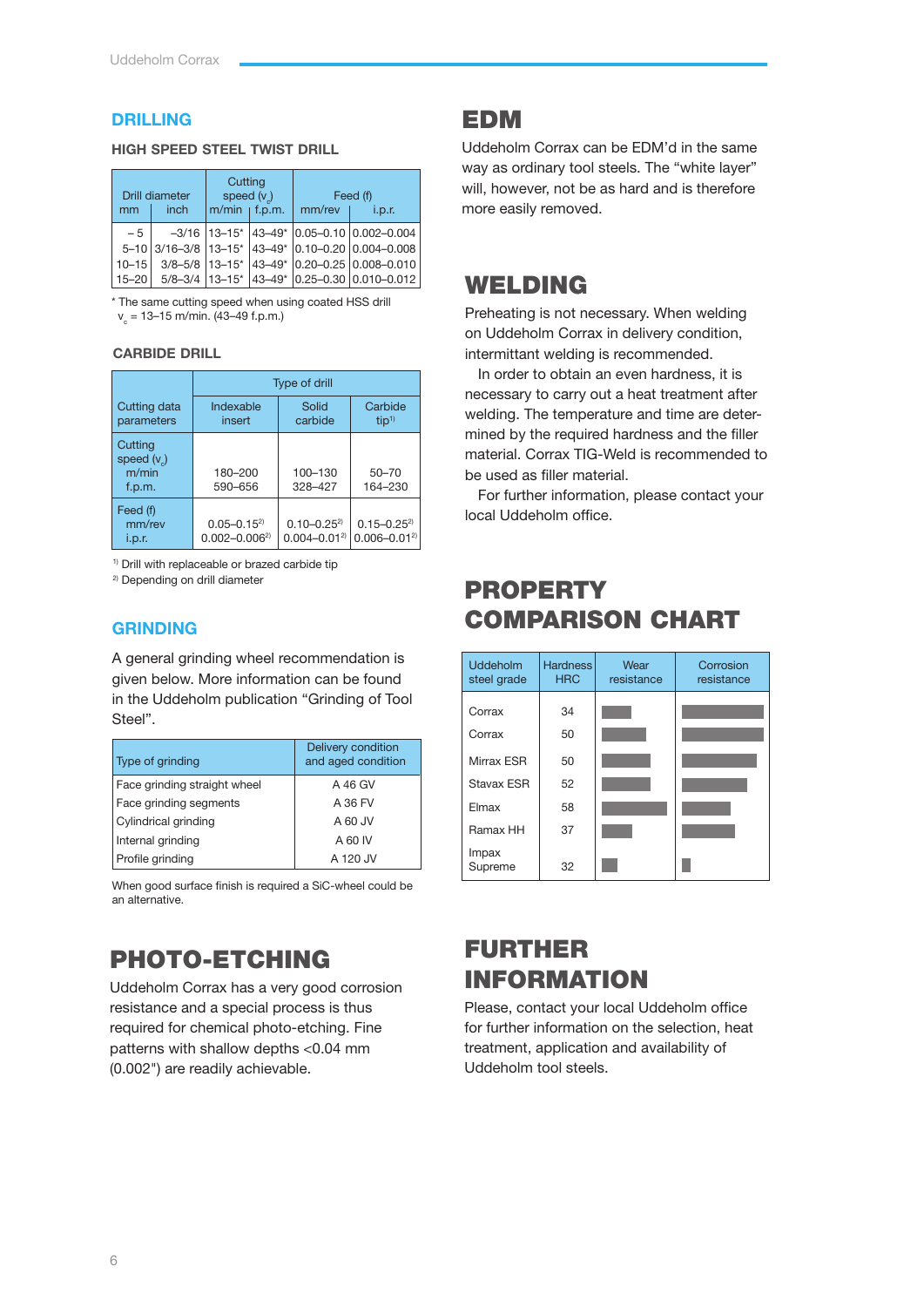

# NETWORK OF EXCELLENCE

Uddeholm is present on every continent. This ensures you high-quality Swedish tool steel and local support wherever you are. We secure our position as the world's leading supplier of tooling materials.